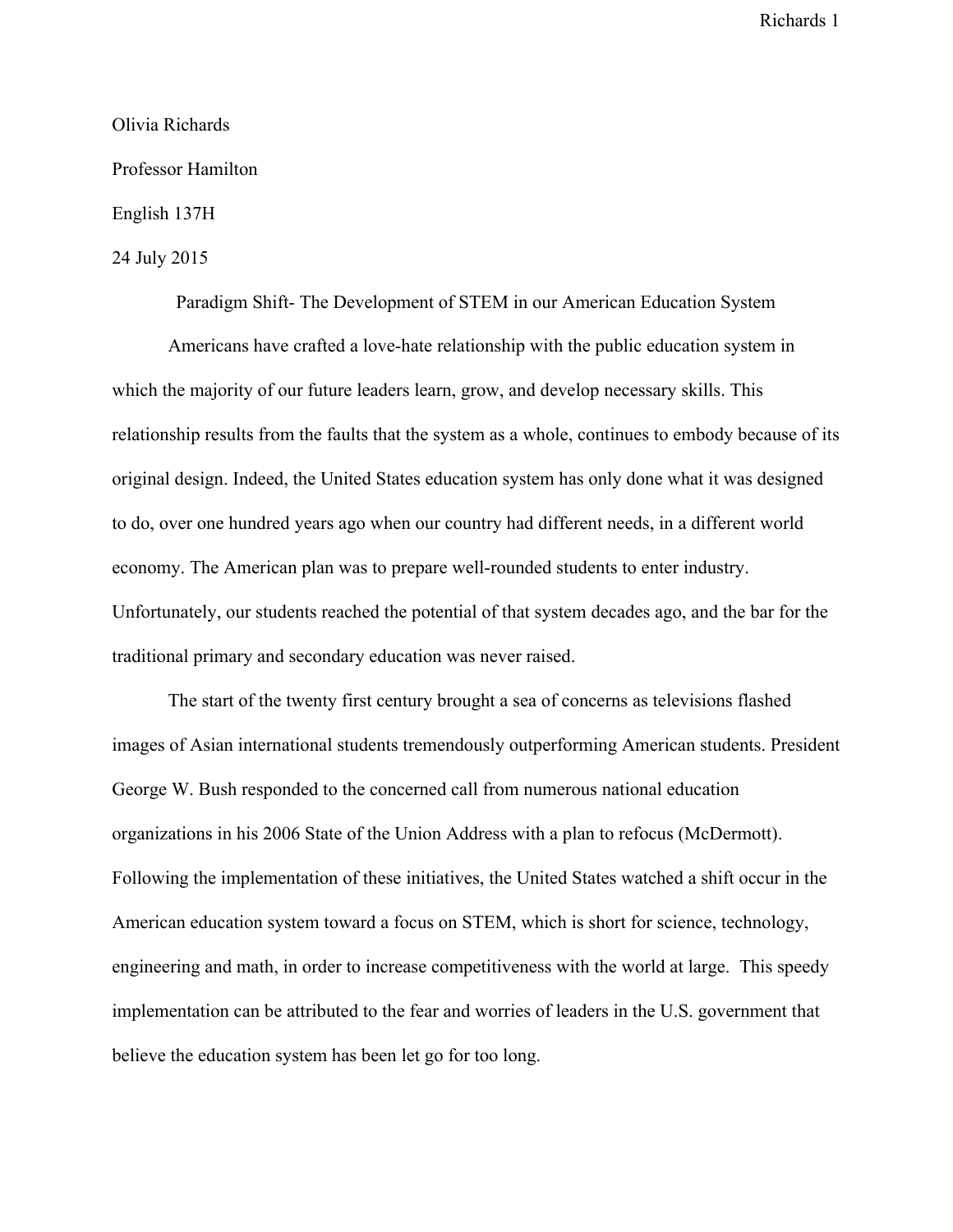To some, the letters  $S T E \& M$  are insignificant, but to many, their meaning is known and appreciated. STEM encompasses science, technology, energy and math. The acronym arose in common use shortly after a science education interagency meeting held at the National Science Foundation (NSF). Scientists, including NSF Director Rita Colwell and Winona State University President Judith Ramaley, suggested a change from the older and uncommon acronym SMET to STEM (Christensen). Dr. Colwell advocated for the NSF to institute the acronym change and it clearly stuck, as the development of STEM in education was speedy.

In the early twentieth century, the American education system was driven by business leaders, such as Henry Rockefeller and Andrew Carnegie, who watched the United States in its transformation from an agricultural economy to an industrial one. There was a tremendous need for children to learn to read, write, and complete basic arithmetic in order to proficiently operate the country's newest factories when they became adults. The industrial revolution created millions of jobs, while altering the American way of life and allowing the country to lead the global economy. The businessmen of the late 1800's knew that a workforce with appropriate training and education was essential for success in business. They used America's education system to satisfy the needs of the country (White). The education system evolved into its own small educating factory, as students moved from one class to another, each and every day. The system was dedicated to producing well-rounded students without any specific focuses. It was based solely on the basics of reading, writing, and arithmetic. This design failed to adequately prepare citizens to compete and be successful in the technological world of today. Unfortunately, not much about the factory-like educational structure has changed since the time of those business giants.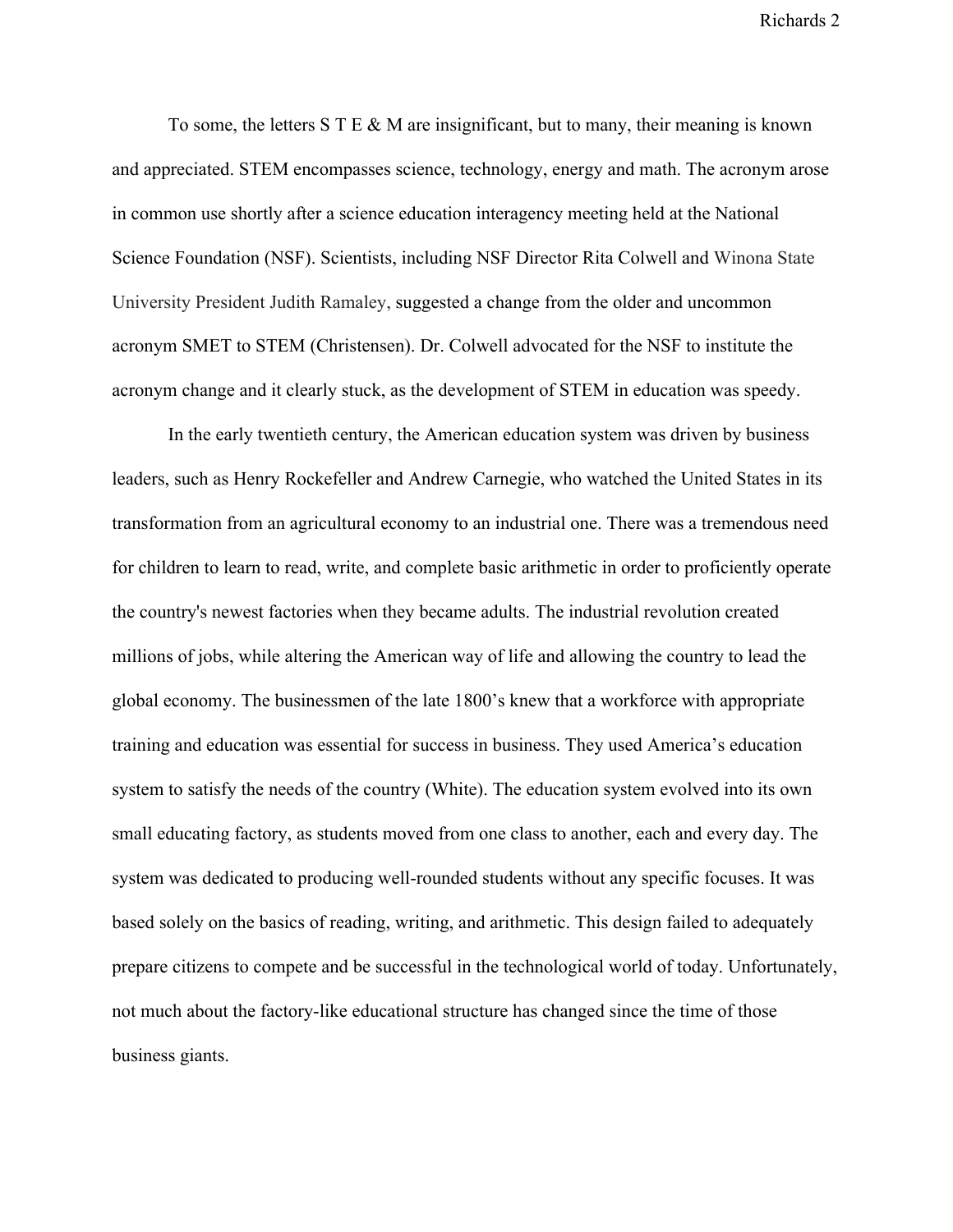STEM, as an acronym, was born out of worry about American competitiveness and maintaining a position of global leadership. In 2006, the United States National Academies expressed their concern about the declining state of STEM education in the United States. The Committee on Science, Engineering, and Public Policy developed a list of suggested actions. Its top three recommendations were to increase America's talent pool by improving K–12 science and mathematics education, strengthen the skills of teachers through additional training in science, mathematics and technology, and enlarge the pipeline of students prepared to enter college and graduate with STEM degrees. President George W. Bush quickly got word of this national concern. In his 2006 State of the Union address, President Bush addressed his concern for and fear of an inability to compete against the international community. President Bush encouraged "innovation throughout our economy and to give our nation's children a firm grounding in math and science." He proposed that "if we ensure that America's children succeed in life, they will ensure that America succeeds in the world" (McDermott). President Bush worried that there was a lack of high quality STEM research and education initiatives. Following his expression of concern, the President introduced the American Competitiveness Initiative to assist the advancement of our education system.

STEM became a household name, in part, because of the efforts of President Bush and lawmakers to change the face of education. The American Competitiveness Initiative was driven by the belief that a student's education is the gateway to opportunity and the foundation of a knowledge-based and innovation-driven economy. The goal of this \$136 billion initiative was to increase investments in research and development, strengthen education, and encourage entrepreneurship and innovation. President Bush focused on tax credit for research and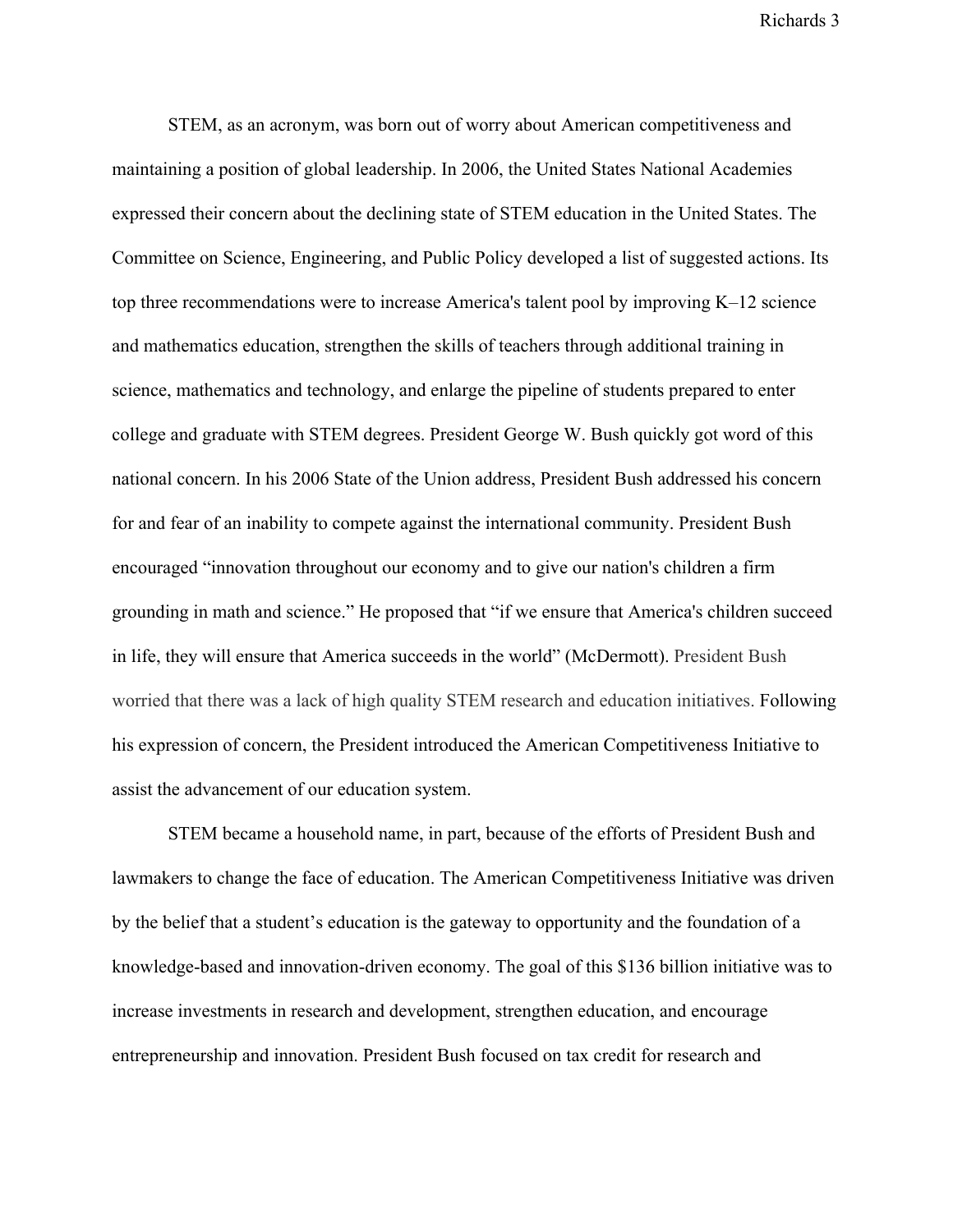development. To prepare our citizens to compete more effectively in the global marketplace, the American Competitiveness Initiative proposed \$380 million in new Federal support to improve the quality of math, science, and technological education in our K-12 schools and engage every child in rigorous courses that teach important analytical, technical, and problem solving skills. This initiative also expanded the Advanced Placement/International Baccalaureate Program. The AP/IB portion expanded access for low-income students to AP/IB coursework by training 70,000 additional teachers over five years to lead AP/IB math and science courses (Bush).

While the country understood the importance of its new STEM focus, it quickly became a national priority because so many STEM related jobs were going unfilled across the country. As United States unemployment statistics hovered around eight percent in 2012, a close look reveals a clear contradiction. Those historically high levels never showed the types of jobs that went unfilled. Many of those unfilled jobs needed an education background in STEM (Engler). This suggests an apparent skills shortage of STEM professionals with advanced degrees. According to the Council on Foreign Relations in September 2014, "60% of United States employers are having difficulties finding qualified workers to fill vacancies at their companies." The Department of Commerce estimated that "by 2018, the United States will have more than 1.2 million unfilled STEM jobs" (Bennett). In addition, "STEM occupations will grow 1.7 times faster than non-STEM occupations from  $2008 - 2018$ " (Good Jobs and American Competitiveness). Last year, the Department of Commerce estimated that "the number of STEM jobs will grow 17 percent by 2018 versus 9.8 percent for all other fields" (Bennett). These statistics clearly show the obvious and desperate call for employees in 2012, further solidifying the concrete need for STEM to be a national priority.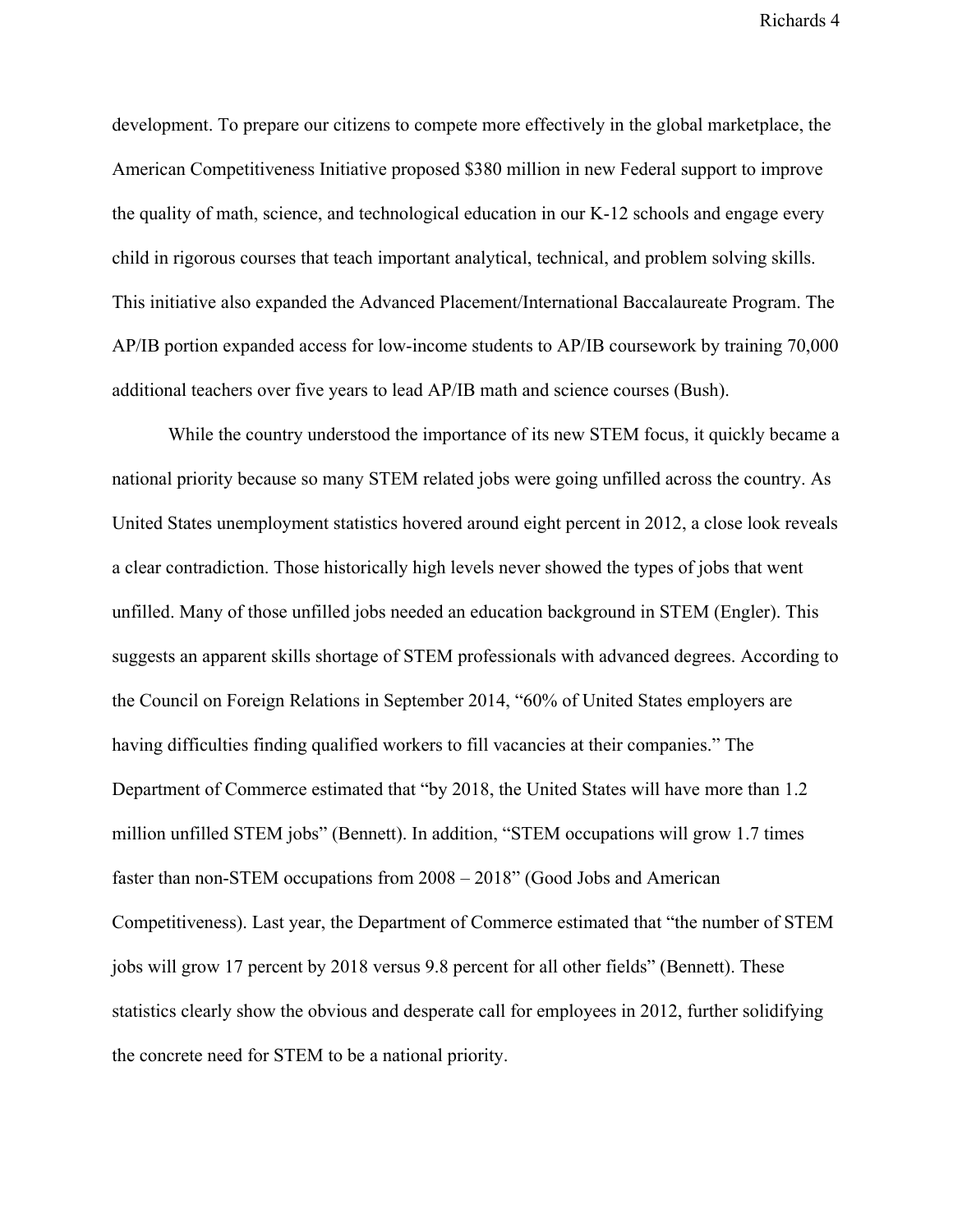Today, the United State has lofty goals to pursue and accomplish. It seems as though the evolution of STEM is necessary to achieve at least one economic goal. America is crying for a shifted direction toward a "creativity economy," in which people are a part of "imaginative processes with outcomes that are original and have value"(Pell). In order to achieve this creativity within the technological world, the conditions for creative thought must begin in the classroom. Michael Petrilli, vice president of the Fordham Foundation, a school-reform think tank, agreed with Thomas Friedman's bestselling book in 2006, that "the economy is fundamentally different today. If our kids are going to have an opportunity to have good-paying jobs and enjoy the lifestyle they're used to, they're going to have to be able to use their brains. By any measure, our students are falling behind the rest of the world, especially in math and science" (Feldman). Because of these economic goals, STEM has shifted into the largest part of the basic education for students.

STEM continues to act as a priority in the American education system due to the problems that persist, as well. Unfortunately, we continue to test below some international averages in mathematics. Fifteen year olds in the United States continue to turn in "flat results" in internationally standardized tests. We have barely been able to crack the global top twenty in reading, science and mathematics among students from other developed nations. In the latest Program for International Student Assessment math exam, American students missed the mark for the international average. At the same time, they scored above average on the PISA reading and science proficiency exams. According to the same article from NPR, "the math scores of students in Shanghai showed that they are "the equivalent of over two years of formal schooling ahead of those observed in Massachusetts, itself a strong-performing U.S. state" (Chappell). But,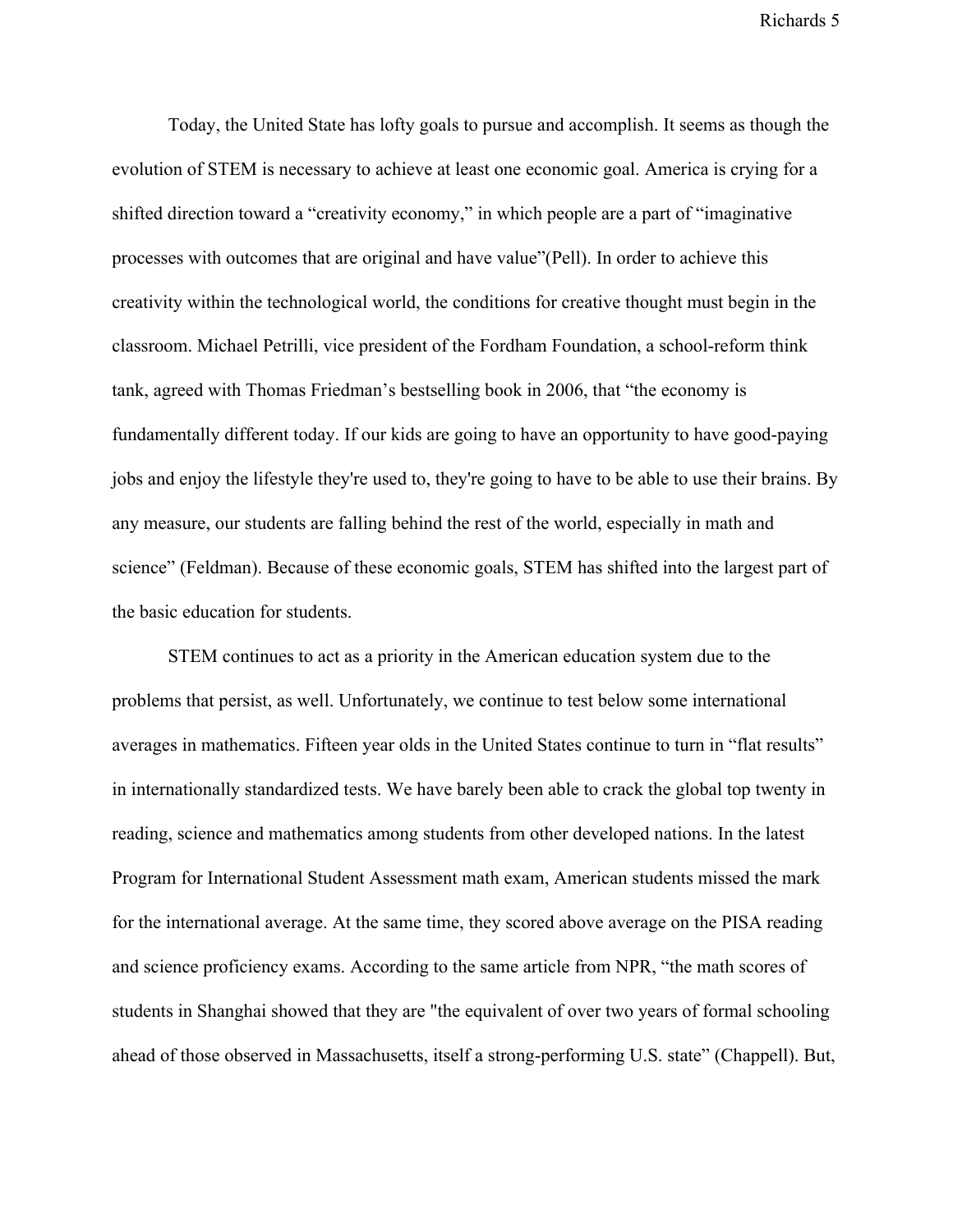we must take this information with a grain of salt, considering the fact that "twelve provinces in China took the 2012 PISA test, the OECD confirmed, but only the results from Shanghai, Hong Kong, and Macao were publicly released. OECD "cut a special deal" with the Chinese government, allowing for "cherry-picked" results. In 2011, a Chinese website leaked the [average](http://www.anhuinews.com/zhuyeguanli/system/2011/01/11/003654070.shtml) PISA [scores](http://www.anhuinews.com/zhuyeguanli/system/2011/01/11/003654070.shtml) from 2009 for all 12 participating provinces. According to those results, China scored measurably above the United States in math and science, but significantly below the U.S. average in reading" (Heiten). Beyond this partial Chinese bias, Arne Duncan, the Secretary of Education, commented on the report and addressed the "educational stagnation" that it portrays. This stagnation shows how American STEM education has a long road ahead to set out country back on track.

The shift toward STEM in the American education system has been speedy and efficient, for the most part, and this becomes evident when analyzing the large amount of success and progress, as a result of the American Competitiveness Initiative. This distinct focus on increasing students' exposure to advanced STEM courses allowed exponential progress for the College Board and students, in general. Of the thirty-four 34 Advanced Placement courses made available to students in the United States, ten of them are defined by the College Board as STEM tests. The involvement of American students in AP classes has increased from 380,000 students to 1.5 million students in just six short years (Morse).

The American Competitiveness Initiative also funded numerous programs for research and development. At the same time, organizations were hopping onboard with STEM as companies and organizations contributed to the start of STEM programs for students, both young and old. In addition, the students in my English class are participating in the Summer Bridge of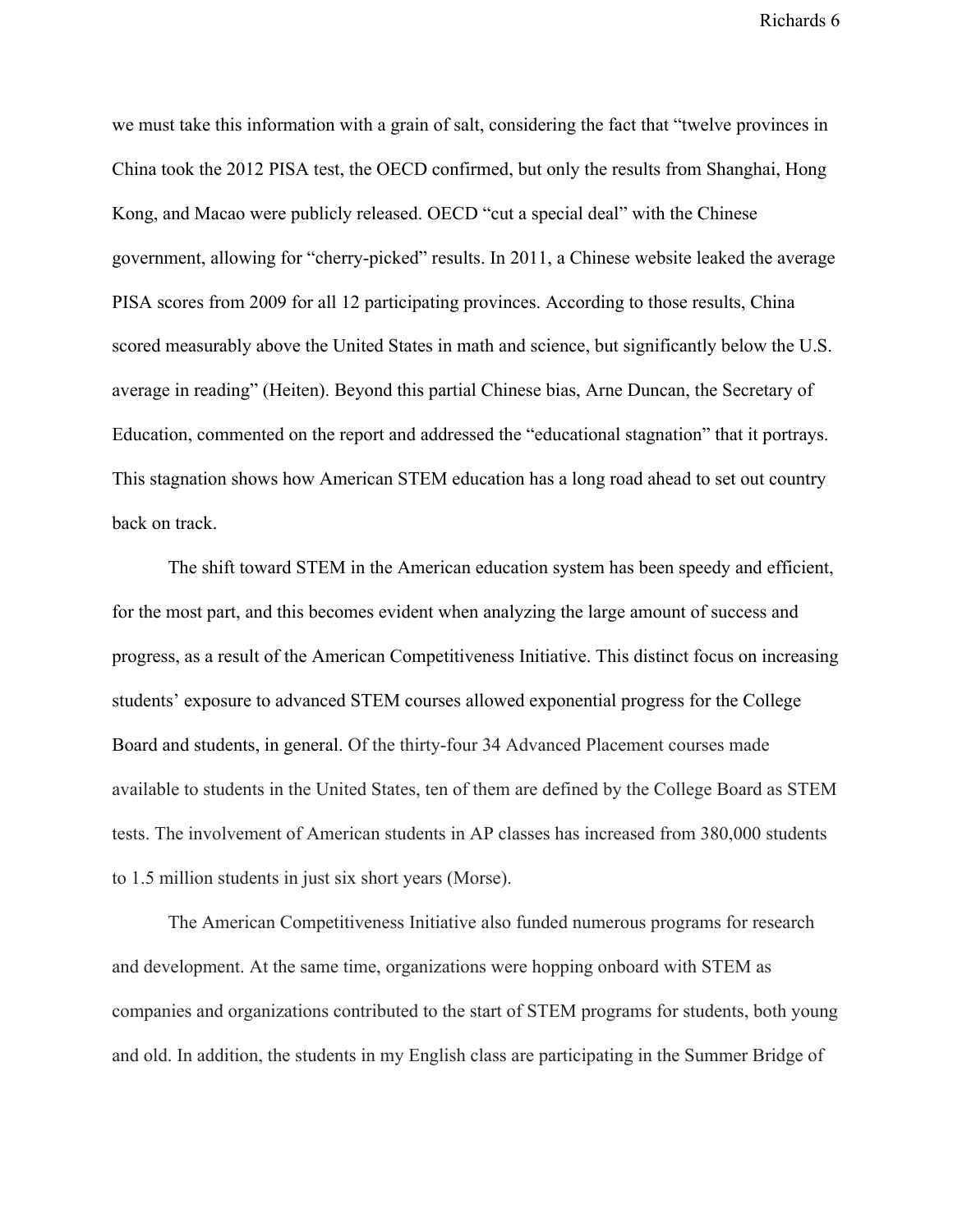the Pennsylvania State University Millennium Scholars Program. This program was founded to increase the diversity of researchers in science, technology, engineering and mathematics. This highly selective program is open to academically strong high school seniors whose future plans include a commitment to pursuing a doctoral degree in science or engineering. The collective goal of contributing to society through diverse, world-class research is achieved through academic excellence, sharing the knowledge amongst scholars, and using the available program resources including mentoring, tutoring and advising. The Millennium Scholars Program is directed by Starlette M. Sharp who plans to change the face of scientists and engineers leaving Penn State for graduate school. As a candidate for the third cohort of Millennium Scholars, I hope to increase the number of females with a Ph.D. in mathematics as there is a clear underrepresentation of women. The other members hope to do the same. If it weren't for the evolution of STEM in education during our years in grade school, who knows if the Millennium Scholars program would even exist or if we would be here.

In addition, the United States has come out as the best in the world in one of this year's most intense intellectual competitions. This month, top-ranked high school math students competed in an international competition against competitors from over 100 countries at the 56th International Mathematical Olympiad in Thailand. For the first time in over two decades, the Americans won. In light of these recent reports that American math students are falling behind, PoShen Loh, the director of Team USA was happy that "At least in this case with the Olympiads, we've been able to prove that our top Americans are certainly at the level of the top people from the other countries" (NPR Staff).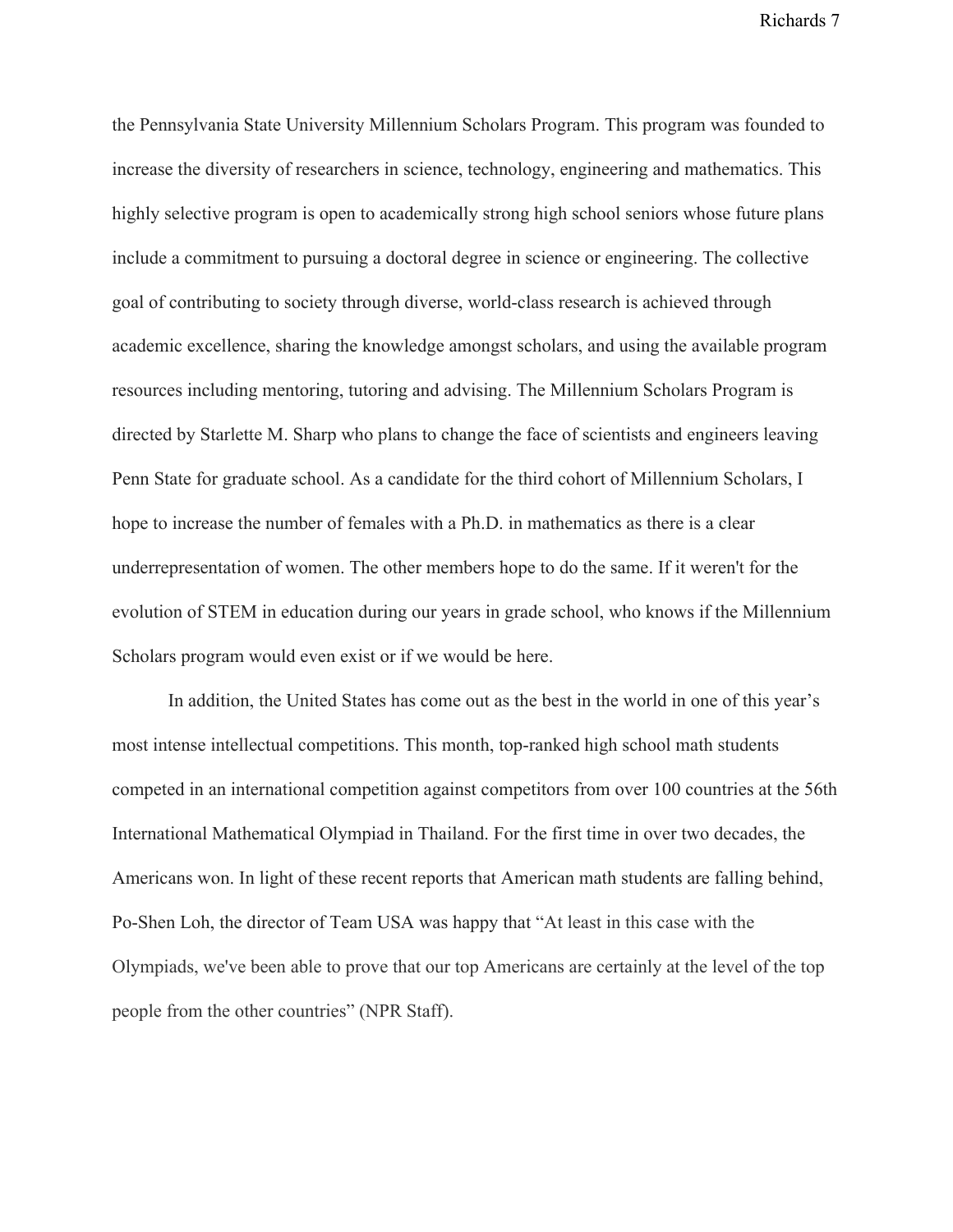It becomes more evident that STEM has taken over our educational world once you take a moment to walk around a school or listen to the news. Science, technology, engineering and math are the way of our future economy, culture and world. The United States began to fall behind in STEM at the turn of the twenty first century and we should be incredibly grateful that people caught on to our shortfall sooner than later.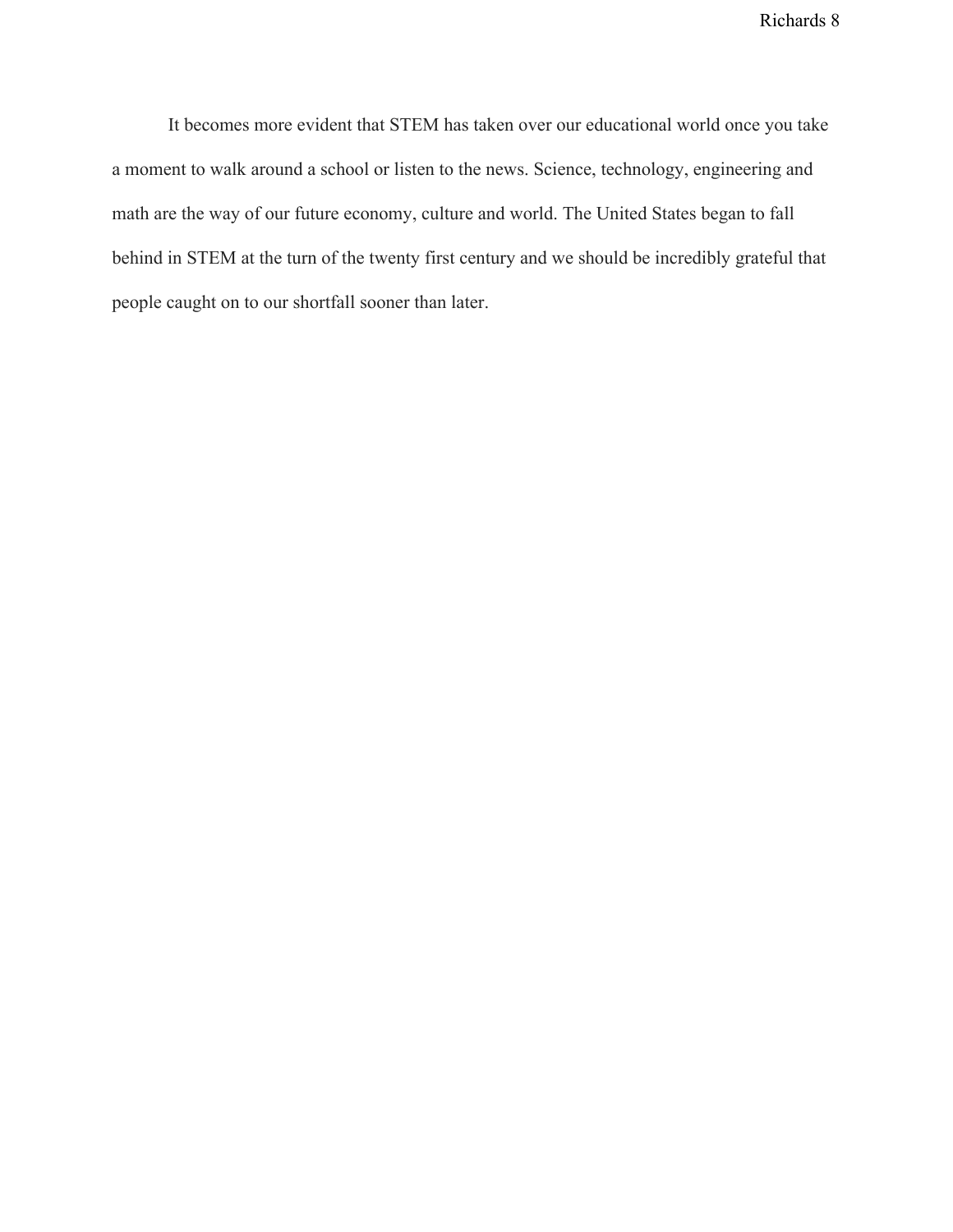## Works Cited

Bennett, William J. "Hey, America, Here's How You Spell Success: S-T-E-M." *Fox News*. FOX News Network, 06 Mar. 2014. Web. 16 July 2015.

Bush, George W. "President's Letter." *American Competitiveness Initiative*. White House, 2 Feb. 2006. Web. 10 July 2015.

Chappell, Bill. "U.S. Students Slide In Global Ranking On Math, Reading, Science." *NPR*. NPR, 3 Dec. 2013. Web. 10 July 2015.

Christenson, Jerome. "Ramaley Coined STEM Term Now Used Nationwide." *Winona Daily News*. Winona Daily News, 13 Nov. 2011. Web. 21 July 2015.

Engler, John. "STEM Education Is the Key to the U.S.'s Economic Future." *US News*. U.S.News & World Report, 15 June 2012. Web. 13 July 2015.

"Good Jobs and American Competitiveness." *The Case for STEM Education as a National*

*Priority* (2014): n. pag. Sept. 2014. Web. 9 July 2015.

Heiten, Liana. "U.S. Achievement Stalls as Other Nations Make Gains." *Edweek.org*. Education Week, 3 Dec. 2013. Web. 17 July 2015.

Feldmann, Linda. "Can Bush Make America More Competitive in Math and Science?" *The*

*Christian Science Monitor*. The Christian Science Monitor, 10 Feb. 2006. Web. 10 July 2015.

McDermott, Tricia. "Text: 2006 State Of The Union." *CBSNews*. CBS Interactive, 31 Jan. 2006.

Web. 12 July 2015.

Morse, Robert, and Matt Mason. "The Data Behind the 2015 STEM Index."*US News*. U.S.News & World Report, 29 June 2015. Web. 10 July 2015.